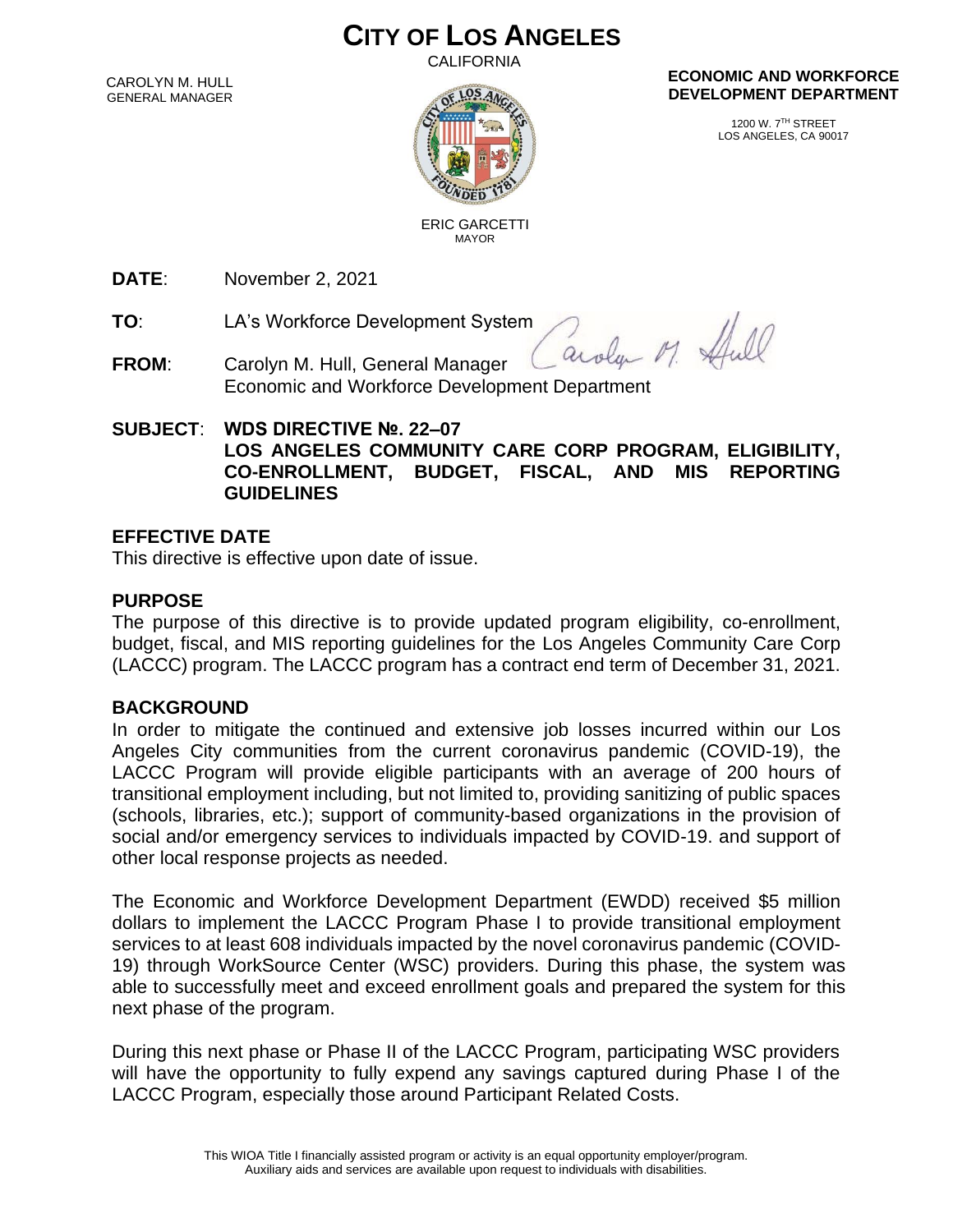#### **PROGRAM GUIDELINES**

Agencies contracted under the LACCC Program will be responsible for the following:

- Recruiting, assessing, and enrolling eligible participants into transitional employment opportunities and support services;
- Ensure all eligible participants have a completed LACCC Program Self Attestation Form on file;
- Ensure that all eligible participants have the required Workforce Innovation Opportunity Act (WIOA) eligibility documentation on file;
- Coordinate with project partners to identify and secure transitional employment opportunities;
- Ensure all eligible participants receive appropriate safety training prior to employment, only if required by the work assignment;
- WSCs will be the Employer of Record for the LACCC Program; and
- Submitting a Worksite Application Form with proposed work sites to EWDD for review and approval. Eligible participants may not work at these sites until they have been approved by EWDD.

### **ELIGIBILITY & CO-ENROLLMENT**

Individuals eligible for the LACCC Program are those who have been impacted by the recent COVID-19 pandemic and meet the definition of Dislocated Worker or Adult criteria as defined by WIOA. All eligible participants must also be current City of Los Angeles residents and live within its boundaries.

Upon EWDD approval, eligible participants currently enrolled in WIOA Adult or Dislocated Worker formula grant or other special grants may be co-enrolled into the LACCC Program to ensure they obtain the benefits of workforce development services, such as but not limited to: Career Services, Training Services, assistance with subsidized employment and Support Services. Duplication of services is not allowed while participants are enrolled in LACCC.

#### **BUDGET GUIDELINES**

Each agency contracted under the LACCC Program Phase II must submit a budget with the following set-asides for Participant Wages, Participant Fringe Benefits and Supportive Services. There should be two separate set-aside rates for participant wages: Supervisors' hourly rate will be \$25.00 and non-Supervisory hourly rate will be \$22.00. Participant Fringe Benefits should not exceed 13% of total wages for both supervisors and non-supervisory. These set-asides should be itemized under Category #2100, Participant Related Costs (PRC), and should be reflected in the budget/expenditure plan.

Additionally, a maximum amount has been applied to the following line items: Staff Salaries, Staff Fringe Benefits, Staff Travel, facilities costs, office supplies and administrative costs that meet the specific conditions set forth by the US Treasury for CARES Act funds. Under these guidelines, the application of an indirect cost rate is not allowable. However, administrative costs normally included in an indirect cost pool may be allowable if sufficient documentation (e.g., time tracking) to support the direct benefit to the LACCC program is maintained. In other words, these indirect administrative costs may be eligible direct administrative costs. Examples of these costs are the salaries and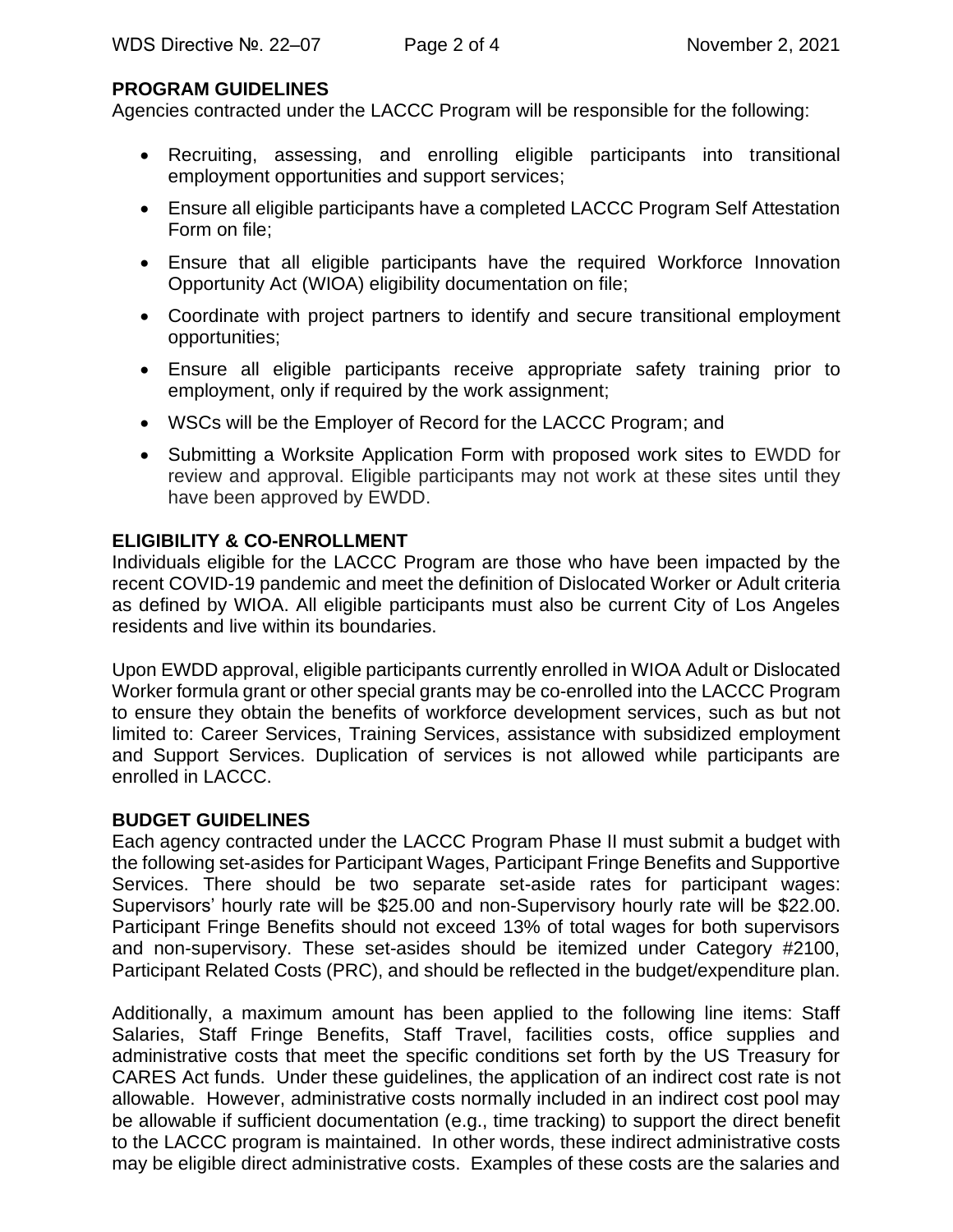fringe benefits of administrative staff involved in the disbursement of funds, reporting, management, and oversight of the LACCC program. If additional technical assistance is needed, please contact our Financial Management Division.

Agencies participating in Phase II of the LACCC Program may charge no more than 13% of their new award amount in Personnel in order to provide Case Management and other Career Services.

WSCs participating in the LACCC Program are considered the Employer of Records and must ensure participants' benefits match Employer of Record benefits for other temporary workers, at a minimum, FICA, Medicare, and Workers Compensation.

#### **MIS GUIDELINES**

MIS has provided the following instructions on how to report the LACCC Program Code and activities into the CalJOBS<sup>SM</sup> system.

Contractors shall enroll participants in the CalJOBS<sup>SM</sup> system utilizing the following grants:

### **Non-WIOA Enrollment**

• Los Angeles Community Care Corp Program Grant LA517

Go to the WIOA Program page and click on the "Edit Application" using the pencil icon to access the WIOA application. Go to the "Eligibility Summary" page of the application and make sure the Adult or Dislocated Worker Program is Inactive. Go to "Non-WIOA Grant Eligibility" and select "YES" Local Funded Grant. Scroll to the Grants Section and select "View Available Grants." The Grants will be available; click Add "LA517 – LA Care Program - LA City." Scroll and click "Finish" so that staff can enter the Grant LAI517 activities.

#### **WIOA Co-Enrollment**

- WIOA Adult or Dislocated Worker Grant
- Los Angeles Community Care Corp Program Grant LA517

Go to the WIOA Program page and click on the "Edit Application" using the pencil icon to access the WIOA application. Go to the "Eligibility Summary" page of the application and make sure the Adult or Dislocated Worker Program is selected. Go to "Non-WIOA Grant Eligibility" and select "YES" Local Funded Grant. Scroll to the Grants Section and select "View Available Grants." The Grants will be available; click Add "LA517 – LA Care Program - LA City." Scroll and click "Finish" so that staff can co-enroll and enter the Grant LAI517 activities.

#### **Activity Reporting**

Once the Local Grant Code LAI517 has been added, staff will be able to create activities under the Local Grant Code LAI517 – LA Care Program. Go to "Create Activity/Enrollment/Service," and under General Information, click on "Customer Program Group," then select "98 – Local Funded Grant." Scroll down to "Enrollment Information and click on the "Grant" drop-down to choose LAI517 – LA Care Program." Click on